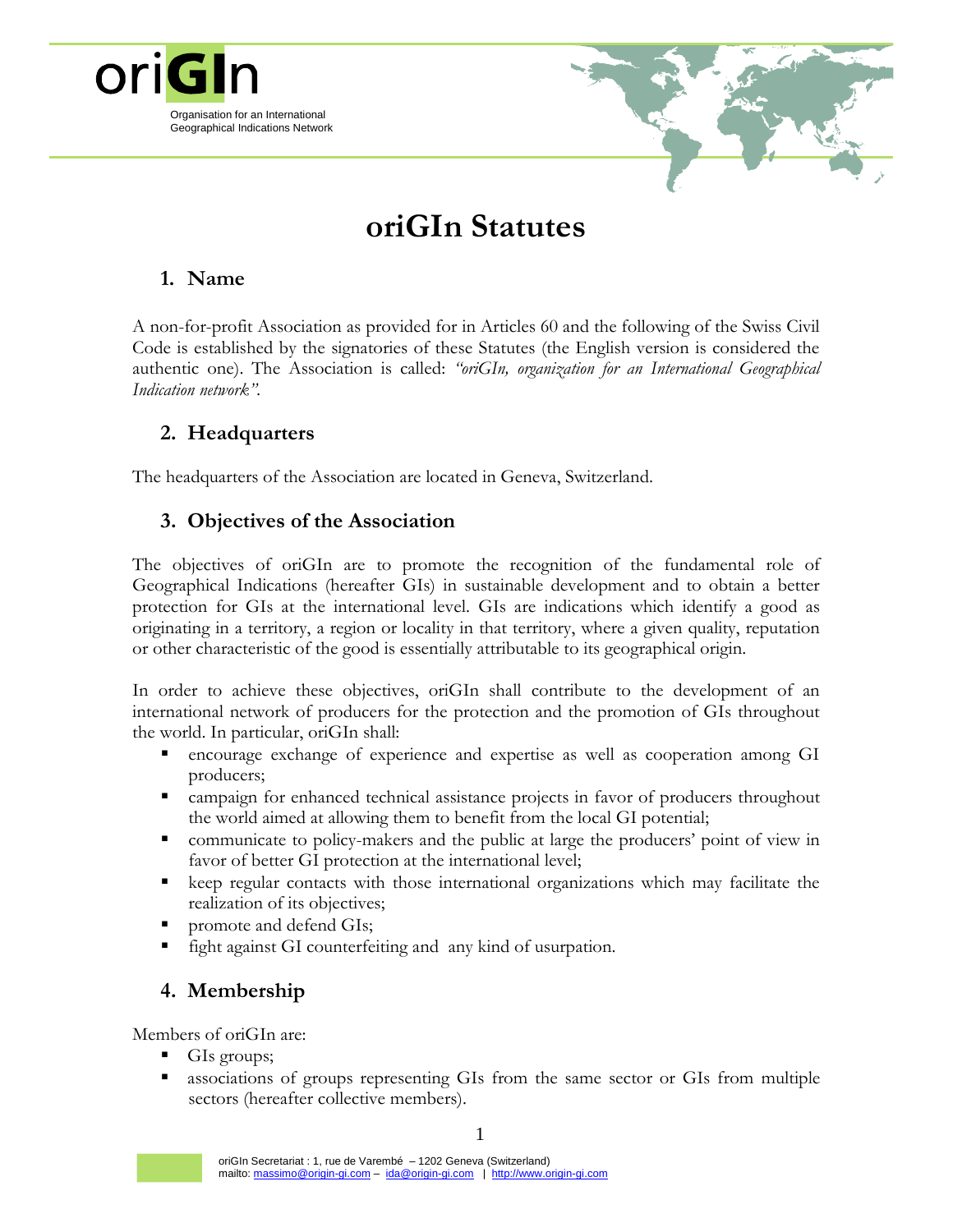



Associate members of oriGIn are individuals or organizations which support the objectives of the Association.

Members and associate members cannot be held individually responsible for the obligations of the Association.

Adhesion requests shall be addressed in writing to the Secretariat. The admission of new members shall be approved by the Executive Committee. Following this, T<sup>the</sup> membership becomes effective upon payment of the annual contribution.

Any member or associate member may terminate its membership by notification addressed in writing to the Secretariat at least one month before the end of the year. In such cases, the annual contribution is due. Any member or associate member in arrears with the payment of the annual contribution for two consecutive years is considered as having renounced to its membership.

The Executive Committee may exclude any member or associate member which does not respect the Statutes or whose actions may prejudice the interests of the Association or its reputation. The member or associate member at issue can appeal the decision to the General Assembly, by lodging his appeal in writing, at least one month before the General Assembly.

### **5. Resources**

The budget of oriGIn shall be financed from the following sources: the annual contributions of members and associate members, subventions given to the Association to meet its objectives; gifts; bequests; and any other contributions it may receive.

The General Assembly fixes<sup>1</sup> the amount of annual contribution for each category of members and associate members with three crossed criteria:

- member/associate member;
- GIs group/collective member;
- full contribution/basic contribution.

### **6. Bodies**

### *6.1 General Assembly*

The General Assembly is open to all members and associate members.

The General Assembly shall:

approve or reject proposed amendments of the Statutes;

 $\overline{a}$ 

<sup>&</sup>lt;sup>1</sup> See Internal Regulation, art.1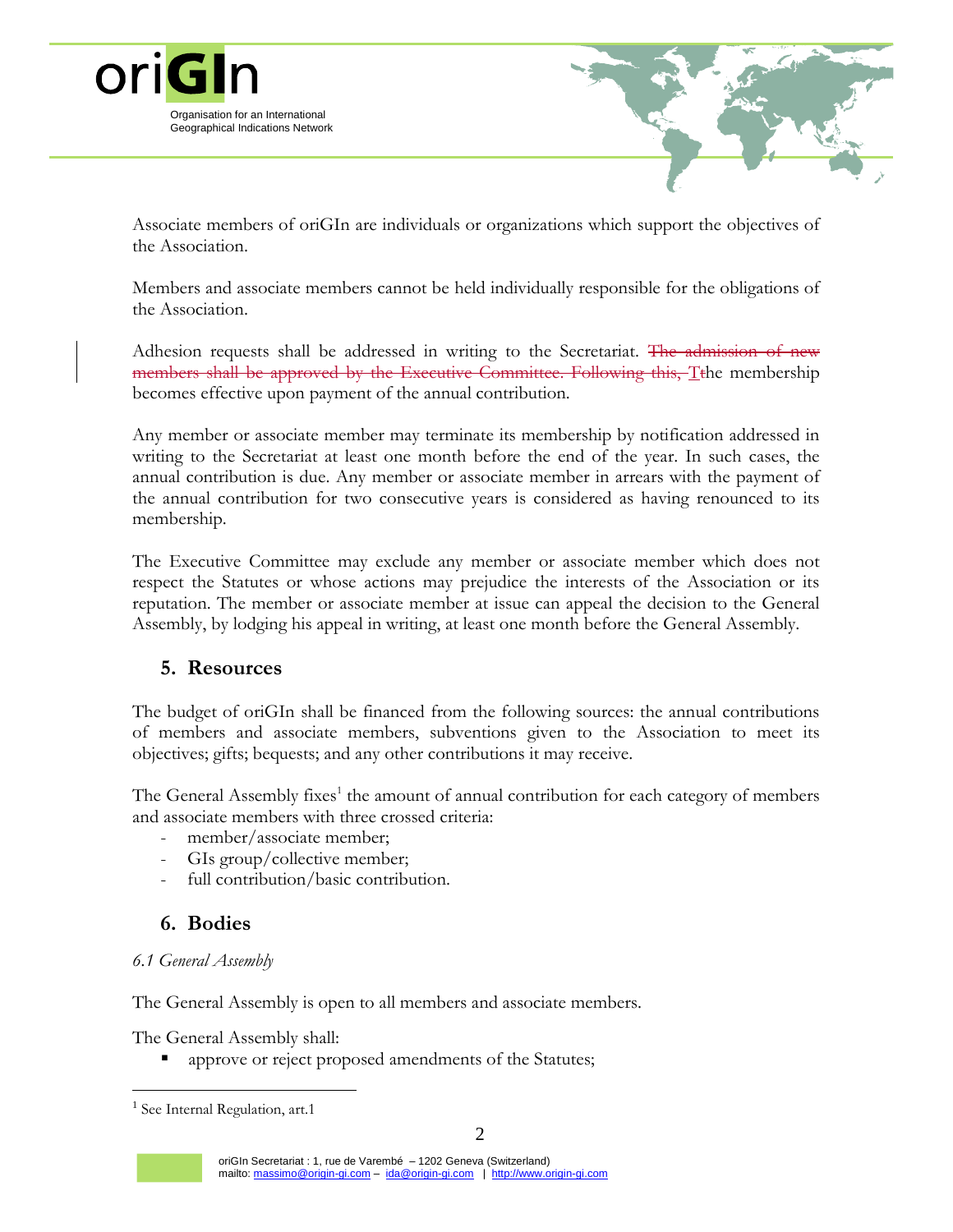



- approve or reject the annual report of the activities;
- approve or reject the accounts;
- decide the strategy of the Association;
- decide upon the appeals against exclusions of members and associate members;
- decide upon the dissolution of the Association and the attribution of the remaining funds/goods;
- fix the amount of annual contributions;
- elect the President of the Association;
- elect the Vice-Presidents of the Association;
- elect the members of the Executive Committee.

Decisions taken by the General Assembly are considered valid if adopted by a majority of votes arising from the members attending or being represented in the meeting. The voting rights are as follows:

- collective members with full contribution: 5 votes;
- GI Group with full contribution: 2 votes;
- members with basic contribution: 1 vote;
- associate members: consultative vote.

To exercise the right of vote during the General Assembly, members shall be in order with the payment of their annual contribution.

The General Assembly shall meet at least once every two years in ordinary session. It shall be called at least two months before the date of the meeting. An agenda shall be prepared by the Executive Committee. The General Assembly shall meet in extraordinary session at the request of the Executive Committee or of one-fifth of the members of the Association.

Amendments of the Statutes shall be prepared by the Executive Committee. Then they shall be communicated to the members at least 1 month before the General Assembly.

The General Assembly can decide exclusively upon the issues on its agenda. Members can ask for items to be included in the agenda at least one month before the General Assembly.

#### *6.2 President and Vice-Presidents*

The President represents the Association at the world level.

The Vice-Presidents represent the Association in their respective region. They promote oriGIn and its objectives.

The President and the Vice-Presidents shall represent different regions of the world. The President and the Vice-Presidents are elected for a period of two renewable years.

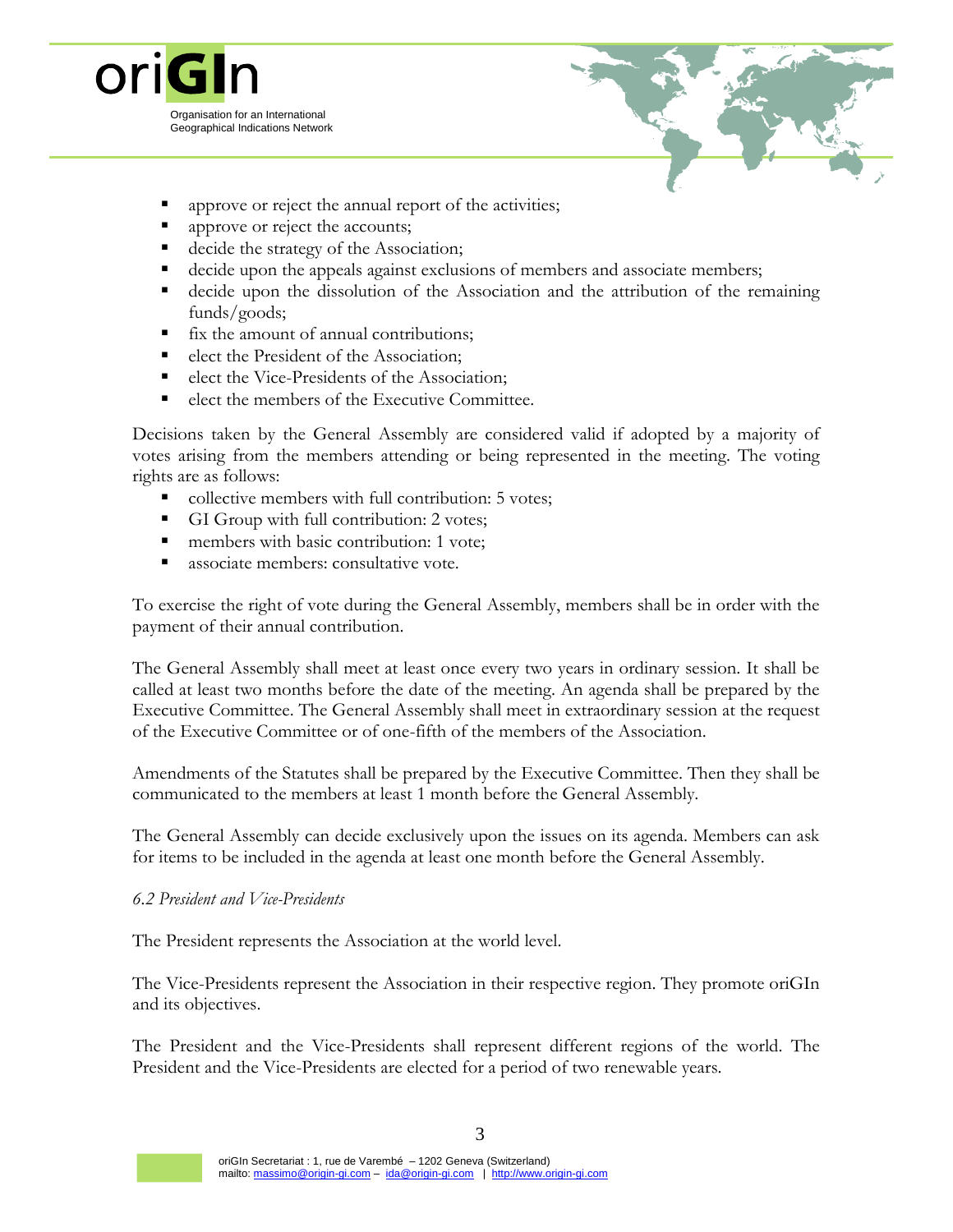



Upon a call for candidatures – which has to be sent by the Secretariat at least 1 month before the General Assembly – members of the Association wishing to serve as President or Vice-Presidents shall inform the Secretariat.

### *6.3 Executive Committee*

The Association is managed by an Executive Committee. The Executive Committee is composed of a minimum of  $\frac{53}{3}$  and a maximum of  $\frac{10}{7}$  individuals representing members of the Association, elected by the General Assembly for a period of two renewable years.

Upon a call for candidatures – which has to be sent by the Secretariat at least 1 month before the General Assembly – individuals representing members of the Association wishing to serve in the Executive Committee shall inform the Secretariat.

The Executive Committee shall:

- appoint the Managing Director of the Association and define the terms of reference and salary;
- upon proposal of the Managing Director, select the members of the staff of the Association and define their terms of reference and salary;
- supervise the Managing Director in management of the Association;
- **E** implement the decisions of the General Assembly;
- support the Managing Director in implementing the strategy of the Association, as defined by the General Assembly;
- upon the proposal of the Managing Director, establish and implement review and approve the annual budget;
- support the Managing Director in research of new members and funds;
- support the Managing Director in the preparation ofe the agenda of the General Assembly;
- support the Managing Director in the preparation of prepare the report of activities to be presented at the General Assembly;
- carry out all tasks that the laws and the Statutes do not assign to any specific body.

The Executive Committee shall meet upon request of the President and/or the Managing Director, who shall organize the meeting. At least 4 members have to be present for a meeting to take place<sup>2</sup>. When the Executive Committee votes to adopt a decision, the Managing Director has exclusively a consultative vote.

### *6.4. Managing Director*

 $\overline{a}$ 

The daily management of the Association is ensured by the Managing Director according to the terms of reference prepared by the Executive Committee.

<sup>&</sup>lt;sup>2</sup> See also Internal Regulation, art.2